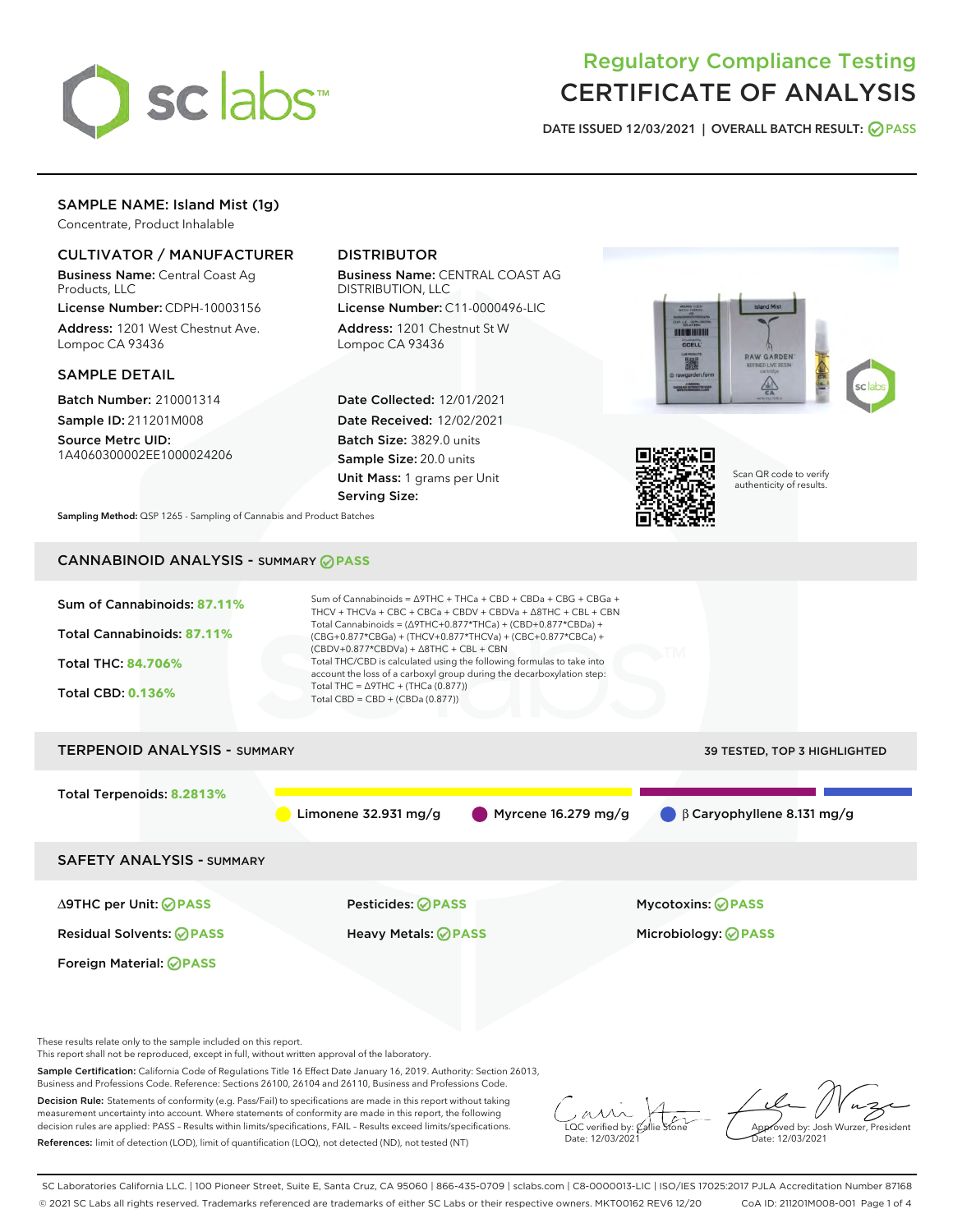

Terpene analysis utilizing gas chromatography-flame ionization detection (GC-



ISLAND MIST (1G) | DATE ISSUED 12/03/2021 | OVERALL BATCH RESULT: O PASS

TERPENOID TEST RESULTS - 12/03/2021

FID). **Method:** QSP 1192 - Analysis of Terpenoids by GC-FID

#### CANNABINOID TEST RESULTS - 12/02/2021 2 PASS

Tested by high-performance liquid chromatography with diode-array detection (HPLC-DAD). **Method:** QSP 1157 - Analysis of Cannabinoids by HPLC-DAD

#### TOTAL CANNABINOIDS: **87.11%**

Total Cannabinoids (Total THC) + (Total CBD) + (Total CBG) + (Total THCV) + (Total CBC) + (Total CBDV) + ∆8THC + CBL + CBN

TOTAL THC: **84.706%** Total THC (∆9THC+0.877\*THCa)

TOTAL CBD: **0.136%**

Total CBD (CBD+0.877\*CBDa)

TOTAL CBG: 1.478% Total CBG (CBG+0.877\*CBGa)

TOTAL THCV: 0.39% Total THCV (THCV+0.877\*THCVa)

TOTAL CBC: ND Total CBC (CBC+0.877\*CBCa)

TOTAL CBDV: ND Total CBDV (CBDV+0.877\*CBDVa)

| <b>COMPOUND</b>            | LOD/LOQ<br>(mg/g) | <b>MEASUREMENT</b><br><b>UNCERTAINTY</b><br>(mg/g) | <b>RESULT</b><br>(mg/g) | <b>RESULT</b><br>(%) |
|----------------------------|-------------------|----------------------------------------------------|-------------------------|----------------------|
| <b>A9THC</b>               | 0.06/0.26         | ±29.139                                            | 847.06                  | 84.706               |
| <b>CBG</b>                 | 0.06/0.19         | ±0.582                                             | 14.78                   | 1.478                |
| <b>CBN</b>                 | 0.1/0.3           | ±0.26                                              | 4.0                     | 0.40                 |
| <b>THCV</b>                | 0.1/0.2           | ±0.19                                              | 3.9                     | 0.39                 |
| <b>CBD</b>                 | 0.07/0.29         | ±0.063                                             | 1.36                    | 0.136                |
| $\triangle$ 8THC           | 0.1 / 0.4         | N/A                                                | <b>ND</b>               | <b>ND</b>            |
| <b>THCa</b>                | 0.05/0.14         | N/A                                                | <b>ND</b>               | <b>ND</b>            |
| <b>THCVa</b>               | 0.07/0.20         | N/A                                                | <b>ND</b>               | <b>ND</b>            |
| <b>CBDa</b>                | 0.02/0.19         | N/A                                                | <b>ND</b>               | <b>ND</b>            |
| <b>CBDV</b>                | 0.04 / 0.15       | N/A                                                | <b>ND</b>               | <b>ND</b>            |
| <b>CBDVa</b>               | 0.03/0.53         | N/A                                                | <b>ND</b>               | <b>ND</b>            |
| <b>CBGa</b>                | 0.1/0.2           | N/A                                                | <b>ND</b>               | <b>ND</b>            |
| <b>CBL</b>                 | 0.06 / 0.24       | N/A                                                | <b>ND</b>               | <b>ND</b>            |
| <b>CBC</b>                 | 0.2 / 0.5         | N/A                                                | <b>ND</b>               | <b>ND</b>            |
| <b>CBCa</b>                | 0.07 / 0.28       | N/A                                                | <b>ND</b>               | <b>ND</b>            |
| <b>SUM OF CANNABINOIDS</b> |                   |                                                    | $871.1 \,\mathrm{mg/g}$ | 87.11%               |

#### **UNIT MASS: 1 grams per Unit**

| ∆9THC per Unit                         | 1120 per-package limit | 847.06 mg/unit | <b>PASS</b> |
|----------------------------------------|------------------------|----------------|-------------|
| <b>Total THC per Unit</b>              |                        | 847.06 mg/unit |             |
| <b>CBD per Unit</b>                    |                        | $1.36$ mg/unit |             |
| <b>Total CBD per Unit</b>              |                        | $1.36$ mg/unit |             |
| <b>Sum of Cannabinoids</b><br>per Unit |                        | 871.1 mg/unit  |             |
| <b>Total Cannabinoids</b><br>per Unit  |                        | 871.1 mg/unit  |             |

| <b>COMPOUND</b>         | LOD/LOQ<br>(mg/g) | <b>MEASUREMENT</b><br><b>UNCERTAINTY</b><br>(mg/g) | <b>RESULT</b><br>(mg/g)                         | <b>RESULT</b><br>(%) |
|-------------------------|-------------------|----------------------------------------------------|-------------------------------------------------|----------------------|
| Limonene                | 0.005 / 0.016     | ±0.4709                                            | 32.931                                          | 3.2931               |
| <b>Myrcene</b>          | 0.008 / 0.025     | ±0.2100                                            | 16.279                                          | 1.6279               |
| $\beta$ Caryophyllene   | 0.004 / 0.012     | ±0.2895                                            | 8.131                                           | 0.8131               |
| $\beta$ Pinene          | 0.004 / 0.014     | ±0.0523                                            | 4.548                                           | 0.4548               |
| Ocimene                 | 0.011 / 0.038     | ±0.1294                                            | 4.030                                           | 0.4030               |
| <b>Terpinolene</b>      | 0.008 / 0.026     | ±0.0732                                            | 3.572                                           | 0.3572               |
| $\alpha$ Pinene         | 0.005 / 0.017     | ±0.0294                                            | 3.415                                           | 0.3415               |
| Linalool                | 0.009 / 0.032     | ±0.0860                                            | 2.263                                           | 0.2263               |
| $\alpha$ Humulene       | 0.009/0.029       | ±0.0634                                            | 1.975                                           | 0.1975               |
| Fenchol                 | 0.010 / 0.034     | ±0.0626                                            | 1.618                                           | 0.1618               |
| Terpineol               | 0.016 / 0.055     | ±0.0719                                            | 1.171                                           | 0.1171               |
| trans-β-Farnesene       | 0.008 / 0.025     | ±0.0271                                            | 0.763                                           | 0.0763               |
| Camphene                | 0.005 / 0.015     | ±0.0063                                            | 0.544                                           | 0.0544               |
| Borneol                 | 0.005 / 0.016     | ±0.0118                                            | 0.281                                           | 0.0281               |
| Fenchone                | 0.009 / 0.028     | ±0.0068                                            | 0.233                                           | 0.0233               |
| Valencene               | 0.009 / 0.030     | ±0.0107                                            | 0.155                                           | 0.0155               |
| Guaiol                  | 0.009 / 0.030     | ±0.0059                                            | 0.125                                           | 0.0125               |
| $\alpha$ Phellandrene   | 0.006 / 0.020     | ±0.0017                                            | 0.122                                           | 0.0122               |
| $\gamma$ Terpinene      | 0.006 / 0.018     | ±0.0018                                            | 0.106                                           | 0.0106               |
| $\alpha$ Terpinene      | 0.005 / 0.017     | ±0.0016                                            | 0.105                                           | 0.0105               |
| <b>3 Carene</b>         | 0.005 / 0.018     | ±0.0013                                            | 0.089                                           | 0.0089               |
| Citronellol             | 0.003 / 0.010     | ±0.0041                                            | 0.085                                           | 0.0085               |
| $\alpha$ Bisabolol      | 0.008 / 0.026     | ±0.0038                                            | 0.071                                           | 0.0071               |
| Nerolidol               | 0.009 / 0.028     | ±0.0043                                            | 0.069                                           | 0.0069               |
| Caryophyllene<br>Oxide  | 0.010 / 0.033     | ±0.0018                                            | 0.039                                           | 0.0039               |
| Sabinene Hydrate        | 0.006 / 0.022     | ±0.0014                                            | 0.035                                           | 0.0035               |
| Geraniol                | 0.002 / 0.007     | ±0.0015                                            | 0.035                                           | 0.0035               |
| Sabinene                | 0.004 / 0.014     | ±0.0003                                            | 0.023                                           | 0.0023               |
| p-Cymene                | 0.005 / 0.016     | N/A                                                | <loq< th=""><th><loq< th=""></loq<></th></loq<> | <loq< th=""></loq<>  |
| Nerol                   | 0.003/0.011       | N/A                                                | <loq< th=""><th><loq< th=""></loq<></th></loq<> | <loq< th=""></loq<>  |
| Eucalyptol              | 0.006 / 0.018     | N/A                                                | ND                                              | ND                   |
| (-)-Isopulegol          | 0.005 / 0.016     | N/A                                                | ND                                              | ND                   |
| Camphor                 | 0.006 / 0.019     | N/A                                                | ND                                              | ND                   |
| Isoborneol              | 0.004 / 0.012     | N/A                                                | <b>ND</b>                                       | ND                   |
| Menthol                 | 0.008 / 0.025     | N/A                                                | ND                                              | ND                   |
| R-(+)-Pulegone          | 0.003 / 0.011     | N/A                                                | ND                                              | ND                   |
| <b>Geranyl Acetate</b>  | 0.004 / 0.014     | N/A                                                | <b>ND</b>                                       | ND                   |
| $\alpha$ Cedrene        | 0.005 / 0.016     | N/A                                                | ND                                              | ND                   |
| Cedrol                  | 0.008 / 0.027     | N/A                                                | ND                                              | ND                   |
| <b>TOTAL TERPENOIDS</b> |                   |                                                    | 82.813 mg/g                                     | 8.2813%              |

SC Laboratories California LLC. | 100 Pioneer Street, Suite E, Santa Cruz, CA 95060 | 866-435-0709 | sclabs.com | C8-0000013-LIC | ISO/IES 17025:2017 PJLA Accreditation Number 87168 © 2021 SC Labs all rights reserved. Trademarks referenced are trademarks of either SC Labs or their respective owners. MKT00162 REV6 12/20 CoA ID: 211201M008-001 Page 2 of 4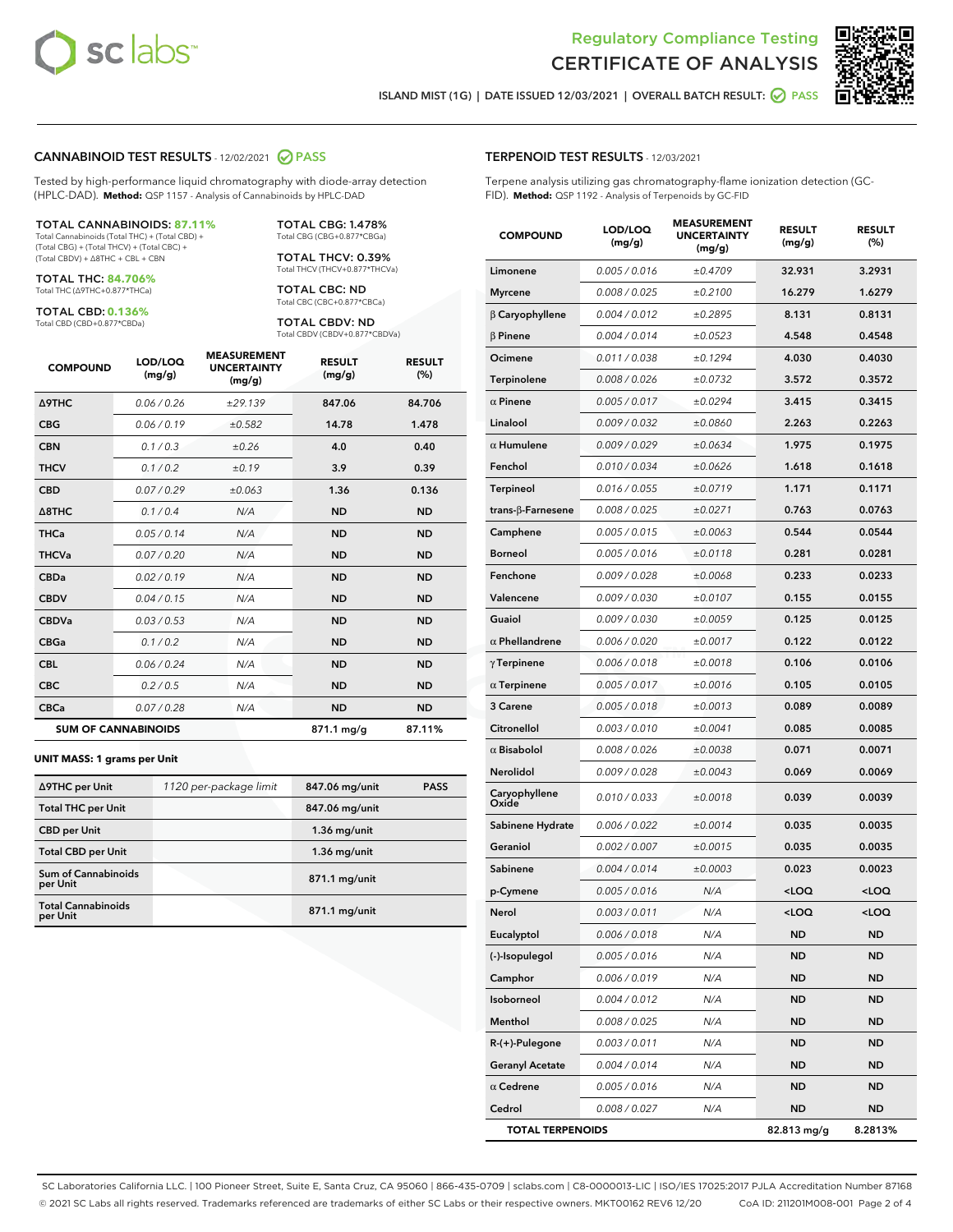



ISLAND MIST (1G) | DATE ISSUED 12/03/2021 | OVERALL BATCH RESULT:  $\bigcirc$  PASS

# CATEGORY 1 PESTICIDE TEST RESULTS - 12/03/2021 2 PASS

Pesticide and plant growth regulator analysis utilizing high-performance liquid chromatography-mass spectrometry (HPLC-MS) or gas chromatography-mass spectrometry (GC-MS). \*GC-MS utilized where indicated. **Method:** QSP 1212 - Analysis of Pesticides and Mycotoxins by LC-MS or QSP 1213 - Analysis of Pesticides by GC-MS

| <b>COMPOUND</b>             | LOD/LOQ<br>$(\mu g/g)$ | <b>ACTION</b><br><b>LIMIT</b><br>$(\mu g/g)$ | <b>MEASUREMENT</b><br><b>UNCERTAINTY</b><br>$(\mu g/g)$ | <b>RESULT</b><br>$(\mu g/g)$ | <b>RESULT</b> |
|-----------------------------|------------------------|----------------------------------------------|---------------------------------------------------------|------------------------------|---------------|
| Aldicarb                    | 0.03 / 0.08            | $\ge$ LOD                                    | N/A                                                     | <b>ND</b>                    | <b>PASS</b>   |
| Carbofuran                  | 0.02/0.05              | $>$ LOD                                      | N/A                                                     | <b>ND</b>                    | <b>PASS</b>   |
| Chlordane*                  | 0.03 / 0.08            | $\ge$ LOD                                    | N/A                                                     | <b>ND</b>                    | <b>PASS</b>   |
| Chlorfenapyr*               | 0.03/0.10              | $\ge$ LOD                                    | N/A                                                     | <b>ND</b>                    | <b>PASS</b>   |
| Chlorpyrifos                | 0.02 / 0.06            | $\ge$ LOD                                    | N/A                                                     | <b>ND</b>                    | <b>PASS</b>   |
| Coumaphos                   | 0.02 / 0.07            | $>$ LOD                                      | N/A                                                     | <b>ND</b>                    | <b>PASS</b>   |
| Daminozide                  | 0.02 / 0.07            | $\ge$ LOD                                    | N/A                                                     | <b>ND</b>                    | <b>PASS</b>   |
| <b>DDVP</b><br>(Dichlorvos) | 0.03/0.09              | $\ge$ LOD                                    | N/A                                                     | <b>ND</b>                    | <b>PASS</b>   |
| <b>Dimethoate</b>           | 0.03 / 0.08            | $\ge$ LOD                                    | N/A                                                     | <b>ND</b>                    | <b>PASS</b>   |
| Ethoprop(hos)               | 0.03/0.10              | $>$ LOD                                      | N/A                                                     | <b>ND</b>                    | <b>PASS</b>   |
| Etofenprox                  | 0.02 / 0.06            | $\ge$ LOD                                    | N/A                                                     | <b>ND</b>                    | <b>PASS</b>   |
| Fenoxycarb                  | 0.03 / 0.08            | $>$ LOD                                      | N/A                                                     | <b>ND</b>                    | <b>PASS</b>   |
| Fipronil                    | 0.03 / 0.08            | $\ge$ LOD                                    | N/A                                                     | <b>ND</b>                    | <b>PASS</b>   |
| Imazalil                    | 0.02 / 0.06            | $\ge$ LOD                                    | N/A                                                     | <b>ND</b>                    | <b>PASS</b>   |
| <b>Methiocarb</b>           | 0.02 / 0.07            | $\ge$ LOD                                    | N/A                                                     | <b>ND</b>                    | <b>PASS</b>   |
| Methyl<br>parathion         | 0.03/0.10              | $>$ LOD                                      | N/A                                                     | <b>ND</b>                    | <b>PASS</b>   |
| <b>Mevinphos</b>            | 0.03/0.09              | $>$ LOD                                      | N/A                                                     | <b>ND</b>                    | <b>PASS</b>   |
| Paclobutrazol               | 0.02 / 0.05            | $\ge$ LOD                                    | N/A                                                     | <b>ND</b>                    | <b>PASS</b>   |
| Propoxur                    | 0.03/0.09              | $\ge$ LOD                                    | N/A                                                     | <b>ND</b>                    | <b>PASS</b>   |
| Spiroxamine                 | 0.03 / 0.08            | $\ge$ LOD                                    | N/A                                                     | <b>ND</b>                    | <b>PASS</b>   |
| <b>Thiacloprid</b>          | 0.03/0.10              | $\ge$ LOD                                    | N/A                                                     | <b>ND</b>                    | <b>PASS</b>   |
|                             |                        |                                              |                                                         |                              |               |

# CATEGORY 2 PESTICIDE TEST RESULTS - 12/03/2021 @ PASS

| <b>COMPOUND</b>          | LOD/LOO<br>$(\mu g/g)$ | <b>ACTION</b><br>LIMIT<br>$(\mu g/g)$ | <b>MEASUREMENT</b><br><b>UNCERTAINTY</b><br>$(\mu g/g)$ | <b>RESULT</b><br>$(\mu g/g)$ | <b>RESULT</b> |
|--------------------------|------------------------|---------------------------------------|---------------------------------------------------------|------------------------------|---------------|
| Abamectin                | 0.03/0.10              | 0.1                                   | N/A                                                     | <b>ND</b>                    | <b>PASS</b>   |
| Acephate                 | 0.02/0.07              | 0.1                                   | N/A                                                     | <b>ND</b>                    | <b>PASS</b>   |
| Acequinocyl              | 0.02/0.07              | 0.1                                   | N/A                                                     | <b>ND</b>                    | <b>PASS</b>   |
| Acetamiprid              | 0.02/0.05              | 0.1                                   | N/A                                                     | <b>ND</b>                    | <b>PASS</b>   |
| Azoxystrobin             | 0.02/0.07              | 0.1                                   | N/A                                                     | <b>ND</b>                    | <b>PASS</b>   |
| <b>Bifenazate</b>        | 0.01/0.04              | 0.1                                   | N/A                                                     | <b>ND</b>                    | <b>PASS</b>   |
| <b>Bifenthrin</b>        | 0.02/0.05              | 3                                     | N/A                                                     | <b>ND</b>                    | <b>PASS</b>   |
| <b>Boscalid</b>          | 0.03/0.09              | 0.1                                   | N/A                                                     | <b>ND</b>                    | <b>PASS</b>   |
| Captan                   | 0.19/0.57              | 0.7                                   | N/A                                                     | <b>ND</b>                    | <b>PASS</b>   |
| Carbaryl                 | 0.02/0.06              | 0.5                                   | N/A                                                     | <b>ND</b>                    | <b>PASS</b>   |
| Chlorantranilip-<br>role | 0.04/0.12              | 10                                    | N/A                                                     | <b>ND</b>                    | <b>PASS</b>   |
| Clofentezine             | 0.03/0.09              | 0.1                                   | N/A                                                     | <b>ND</b>                    | <b>PASS</b>   |

| <b>COMPOUND</b>               | LOD/LOQ<br>(µg/g) | <b>ACTION</b><br><b>LIMIT</b><br>$(\mu g/g)$ | <b>MEASUREMENT</b><br><b>UNCERTAINTY</b><br>$(\mu g/g)$ | <b>RESULT</b><br>(µg/g) | <b>RESULT</b> |
|-------------------------------|-------------------|----------------------------------------------|---------------------------------------------------------|-------------------------|---------------|
| Cyfluthrin                    | 0.12 / 0.38       | $\overline{c}$                               | N/A                                                     | ND                      | <b>PASS</b>   |
| Cypermethrin                  | 0.11 / 0.32       | 1                                            | N/A                                                     | ND                      | <b>PASS</b>   |
| <b>Diazinon</b>               | 0.02 / 0.05       | 0.1                                          | N/A                                                     | ND                      | <b>PASS</b>   |
| Dimethomorph                  | 0.03 / 0.09       | 2                                            | N/A                                                     | <b>ND</b>               | <b>PASS</b>   |
| Etoxazole                     | 0.02 / 0.06       | 0.1                                          | N/A                                                     | ND                      | <b>PASS</b>   |
| Fenhexamid                    | 0.03 / 0.09       | 0.1                                          | N/A                                                     | ND                      | <b>PASS</b>   |
| Fenpyroximate                 | 0.02 / 0.06       | 0.1                                          | N/A                                                     | ND                      | <b>PASS</b>   |
| Flonicamid                    | 0.03 / 0.10       | 0.1                                          | N/A                                                     | <b>ND</b>               | <b>PASS</b>   |
| Fludioxonil                   | 0.03 / 0.10       | 0.1                                          | N/A                                                     | ND                      | <b>PASS</b>   |
| Hexythiazox                   | 0.02 / 0.07       | 0.1                                          | N/A                                                     | <b>ND</b>               | <b>PASS</b>   |
| Imidacloprid                  | 0.04 / 0.11       | 5                                            | N/A                                                     | <b>ND</b>               | <b>PASS</b>   |
| Kresoxim-methyl               | 0.02 / 0.07       | 0.1                                          | N/A                                                     | ND                      | <b>PASS</b>   |
| <b>Malathion</b>              | 0.03 / 0.09       | 0.5                                          | N/A                                                     | <b>ND</b>               | <b>PASS</b>   |
| Metalaxyl                     | 0.02 / 0.07       | $\overline{2}$                               | N/A                                                     | <b>ND</b>               | <b>PASS</b>   |
| Methomyl                      | 0.03 / 0.10       | 1                                            | N/A                                                     | <b>ND</b>               | <b>PASS</b>   |
| Myclobutanil                  | 0.03 / 0.09       | 0.1                                          | N/A                                                     | ND                      | <b>PASS</b>   |
| Naled                         | 0.02 / 0.07       | 0.1                                          | N/A                                                     | <b>ND</b>               | <b>PASS</b>   |
| Oxamyl                        | 0.04 / 0.11       | 0.5                                          | N/A                                                     | <b>ND</b>               | <b>PASS</b>   |
| Pentachloronitro-<br>benzene* | 0.03 / 0.09       | 0.1                                          | N/A                                                     | <b>ND</b>               | <b>PASS</b>   |
| Permethrin                    | 0.04 / 0.12       | 0.5                                          | N/A                                                     | ND                      | <b>PASS</b>   |
| Phosmet                       | 0.03 / 0.10       | 0.1                                          | N/A                                                     | <b>ND</b>               | <b>PASS</b>   |
| Piperonylbu-<br>toxide        | 0.02 / 0.07       | 3                                            | N/A                                                     | ND                      | <b>PASS</b>   |
| Prallethrin                   | 0.03 / 0.08       | 0.1                                          | N/A                                                     | ND                      | <b>PASS</b>   |
| Propiconazole                 | 0.02 / 0.07       | 0.1                                          | N/A                                                     | ND                      | <b>PASS</b>   |
| Pyrethrins                    | 0.04 / 0.12       | 0.5                                          | N/A                                                     | ND                      | <b>PASS</b>   |
| Pyridaben                     | 0.02 / 0.07       | 0.1                                          | N/A                                                     | ND                      | <b>PASS</b>   |
| Spinetoram                    | 0.02 / 0.07       | 0.1                                          | N/A                                                     | ND                      | <b>PASS</b>   |
| Spinosad                      | 0.02 / 0.07       | 0.1                                          | N/A                                                     | ND                      | <b>PASS</b>   |
| Spiromesifen                  | 0.02 / 0.05       | 0.1                                          | N/A                                                     | <b>ND</b>               | <b>PASS</b>   |
| Spirotetramat                 | 0.02 / 0.06       | 0.1                                          | N/A                                                     | <b>ND</b>               | <b>PASS</b>   |
| Tebuconazole                  | 0.02 / 0.07       | 0.1                                          | N/A                                                     | <b>ND</b>               | <b>PASS</b>   |
| Thiamethoxam                  | 0.03 / 0.10       | 5                                            | N/A                                                     | ND                      | <b>PASS</b>   |
| Trifloxystrobin               | 0.03 / 0.08       | 0.1                                          | N/A                                                     | <b>ND</b>               | <b>PASS</b>   |

SC Laboratories California LLC. | 100 Pioneer Street, Suite E, Santa Cruz, CA 95060 | 866-435-0709 | sclabs.com | C8-0000013-LIC | ISO/IES 17025:2017 PJLA Accreditation Number 87168 © 2021 SC Labs all rights reserved. Trademarks referenced are trademarks of either SC Labs or their respective owners. MKT00162 REV6 12/20 CoA ID: 211201M008-001 Page 3 of 4